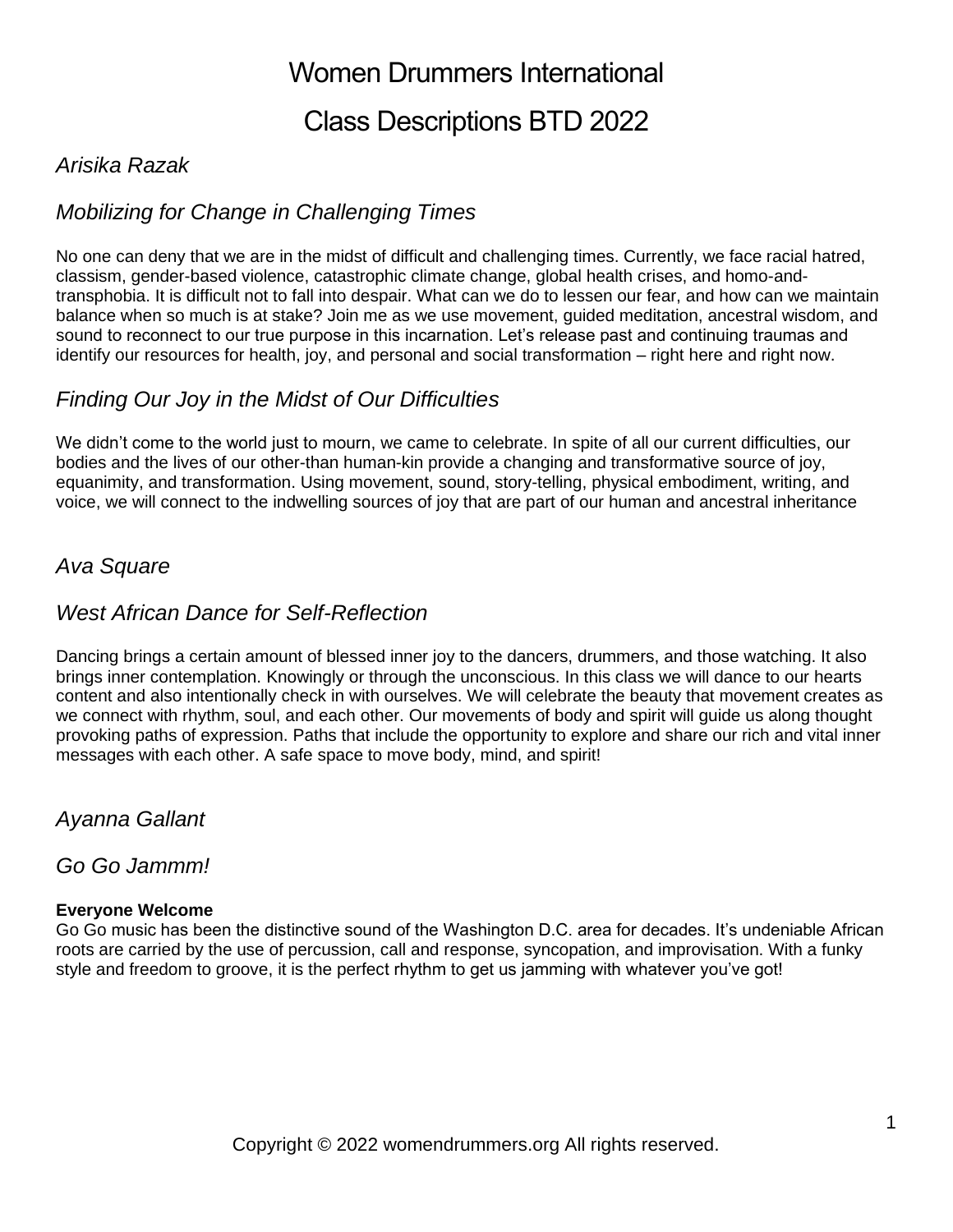## Class Descriptions BTD 2022

## *Carolyn Brandy*

*The Conga Drum!*

#### **Beginning Class**

We will learn basic technique and sounds; how to sit and hold the drum; and a few simple rhythms to get us started with this charismatic drum. We will also learn some of the history of the development of this drum from Africa to Cuba to North America.

#### **Intermediate Class**

In this class we will play some of the popular Afro-Cuban rhythms for the conga drum with assorted percussion, and songs. Some of the rhythm songs we will play (time permitting) are: Yuka, Makuta, 6/8 Bembé, Güiro, Guaguanco, Iyesa and Conga.

*A knowledge of conga technique, Clave, palito, and the 6/8 bell pattern are required. Each day will build on the previous days of teaching. Some conga drums will be available.*

*CJ Grossman*

### *Book Workshop*

#### **No Experience Necessary**

Create a journal/sketchbook with me! I will teach you how to make a journal you'll want to keep using again and again. You can also dedicate it to notations at Drum Workshops! We'll use beautiful fabrics from all over the world. Also, I'll show you a few ways to spice up the pages – with collage, embossing, staining and other methods to make a page pop!

*I'll provide all the materials, but you can bring anything you'd like to use including: fabric (even an old piece of clothing you can't bear to throw away!), ribbons, stamps, anything you like.*

### *Debbie Fier*

*Basic Skills: Instruments and Rhythms of the Middle East*

#### **Class Is Open To All Levels**

Come enjoy the wonderful connection that we will create in our circle of drummers! We will warm up and then move into learning drum technique and Middle-Eastern rhythms. Come enjoy the power of the drum!

*Class is open to all levels. It is a basic skills class so is very accessible for beginners. Bring your dumbeks, riqqs, tars and hand percussion. All hand drums are also welcome! There will be a limited number of drums to borrow on a first come, first served basis.*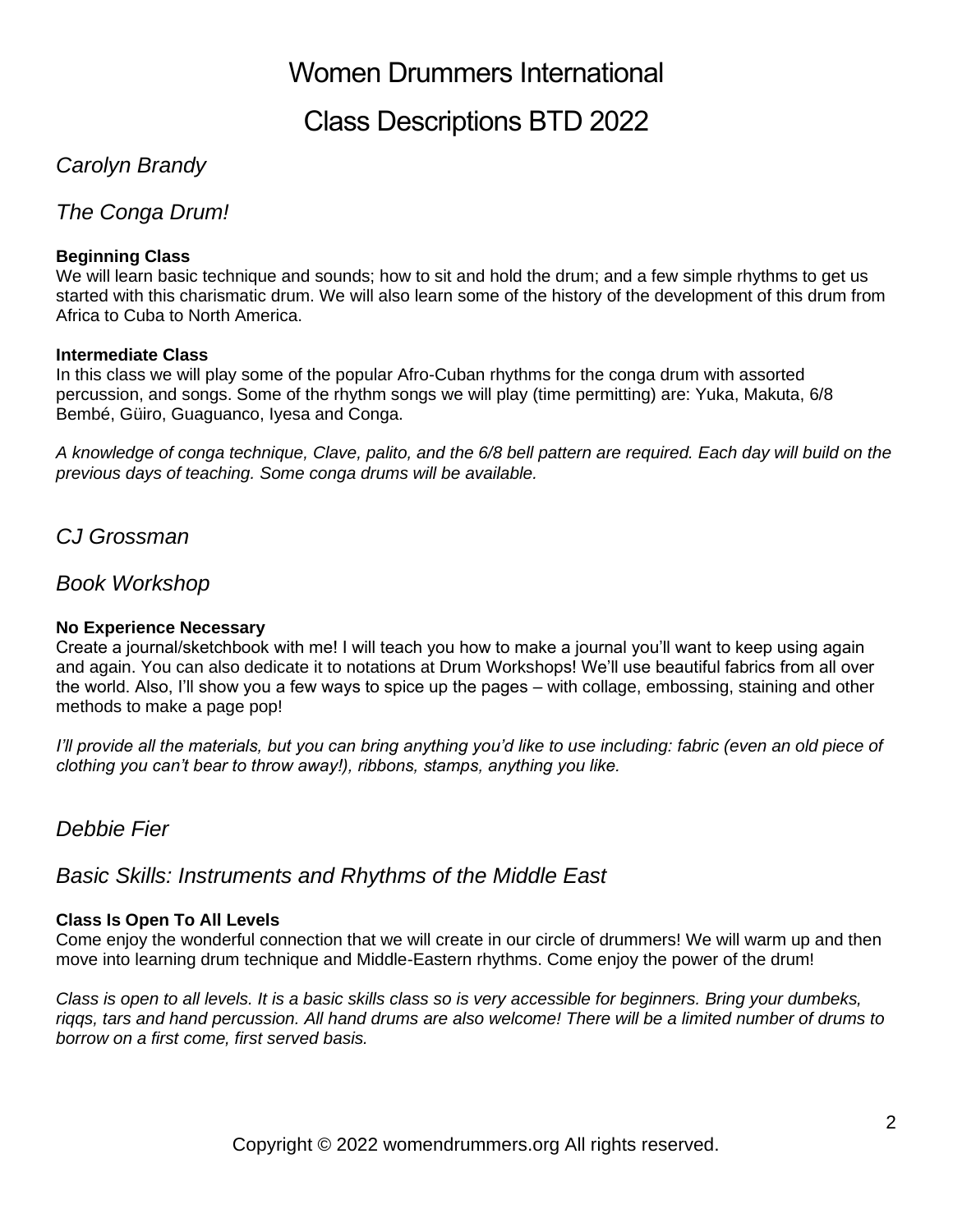## Class Descriptions BTD 2022

### *Denise Solis*

## *Afro-Puerto Rican Bomba: Language of Sica through Call and Response*

#### **1st Class: All Levels**

Afro-Puerto Rican Bomba: Language of Sica through Call and Response. Participants will practice an important element in Bomba, an interactive session in the rhythm of Sica using call and response within the rhythm. This class will focus on the element of call and response in the tradition of Bomba by learning some of the traditional breaks, which are the foundations of the the language for any of the different rhythms in the tradition. For this class we will work through some language phrases in the rhythm of Sica.

### *Afro-Puerto Rican Bomba: Stories Through Song*

#### **2nd Class: Intermediate**

This class will focus on the songs in the tradition of Bomba by learning some of the traditional songs in the rhythm of Sica. We will build from the 1st class and incorporate some of the percussion phrases and add the song to build on our Bomba Batey experience (Batey = where Bomba happens).

### *Elizabeth Sayre*

*The Batá Drum!*

#### **Students At All Levels Are Welcome**

The batá drums of Cuba are part of the collective musical genius preserved and still developing in Afro-Cuban communities in Havana and Matanzas. The batá drums salute the revered forces of nature known as orisha (the crossroads, iron, the forest, the mountain, the wind, thunder &lightning, the river, the seas, etc.) and are part of a living spiritual tradition. They have also over time become part of the national cultural heritage of Cuba.

This class will introduce a bit of history (or herstory–crucial in the case of the batá for women students and players), correct posture and hand technique, several fundamental rhythms (such as Lalubanche, Ogún, Yakotá, Egbado [Rumba Obatalá] or others) and possibly some orisha songs. We will cover different material in each class.

*At least one year of hand drum study and knowledge of 6/8 bell patterns/clave are recommended for the classes. The batá have their own hand technique (similar to congas and bongo) and require the constant development of listening and ensemble-playing skills. Students at all levels are welcome: beginners will have a crash course in the batá; intermediate and advanced players can try a part or drum they haven't played before. Please bring batá drums (no other type of drum) and maracas (or a similar type of shaker with a handle and a clean sound). Some drums will be provided for those who don't have them!*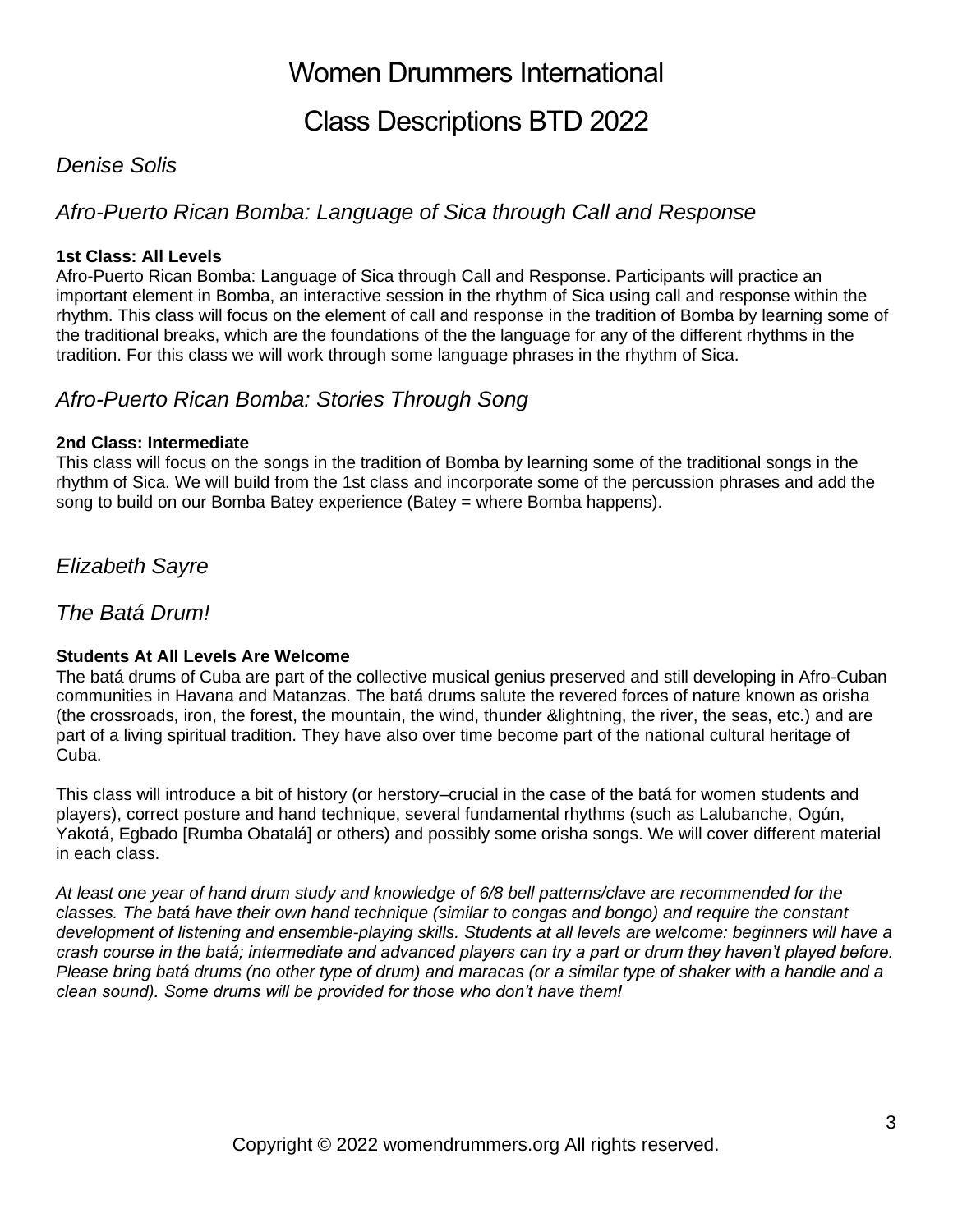# Class Descriptions BTD 2022

## *Evelie Delfino Sales Posch*

## **Journey Into Sacred Indigenous Instruments**

#### **All Levels (beginning to advanced)**

Evelie invites you to join this playshop/ritual with the intention of opening the heart, connecting to spirit, deep roundedness of being, healing, inspiring action and transformation.

*Everyone will be treated to sacred indigenous instruments from southern Philippines, such as the following:*

- ✓ *"kulintang"* (two-thousand-year-old-gong tradition comprised of *"saronay," "agong," "pong"* brass & bronze gongs
- ✓ *"tungkaling-kaling"* brass bells, the ancestor of gamelan by 300 years);
- ✓ *"gansa"* (brass & iron gongs from Northern Philippines)
- ✓ bamboo percussion *("pattonggok"* buzz stick, *"tong-a-tong"* clave, *"kubing"* mouth harps)
- $\checkmark$  rainsticks, to co-create an amazing soundscape of healing, rejuvenation & trance-formation

*No other drums needed.*

*Jeni Swerdlow*

## *Rhythm Reboot!*

#### **All Levels and Abilities Are Welcome**

Join in an uplifting community drummm celebration that will unite, energize, and inspire as we play rhythms for vitality and transformation. We'll release the old and drum in the new. Bring any kind of drum or percussion instrument or play one of Jeni's.

*Mabiba Baegne*

### *Djembe Vibrations*

#### **All Levels**

Come and experience the power of the drum through traditional West African rhythms. Class will start with a short warm up to connect with the vibrations of the drum as you start your journey. We will transition into a West African rhythm that will be upbeat and fun. This class will help improve your technique, timing, listening skills, and confidence as you sit with the drum.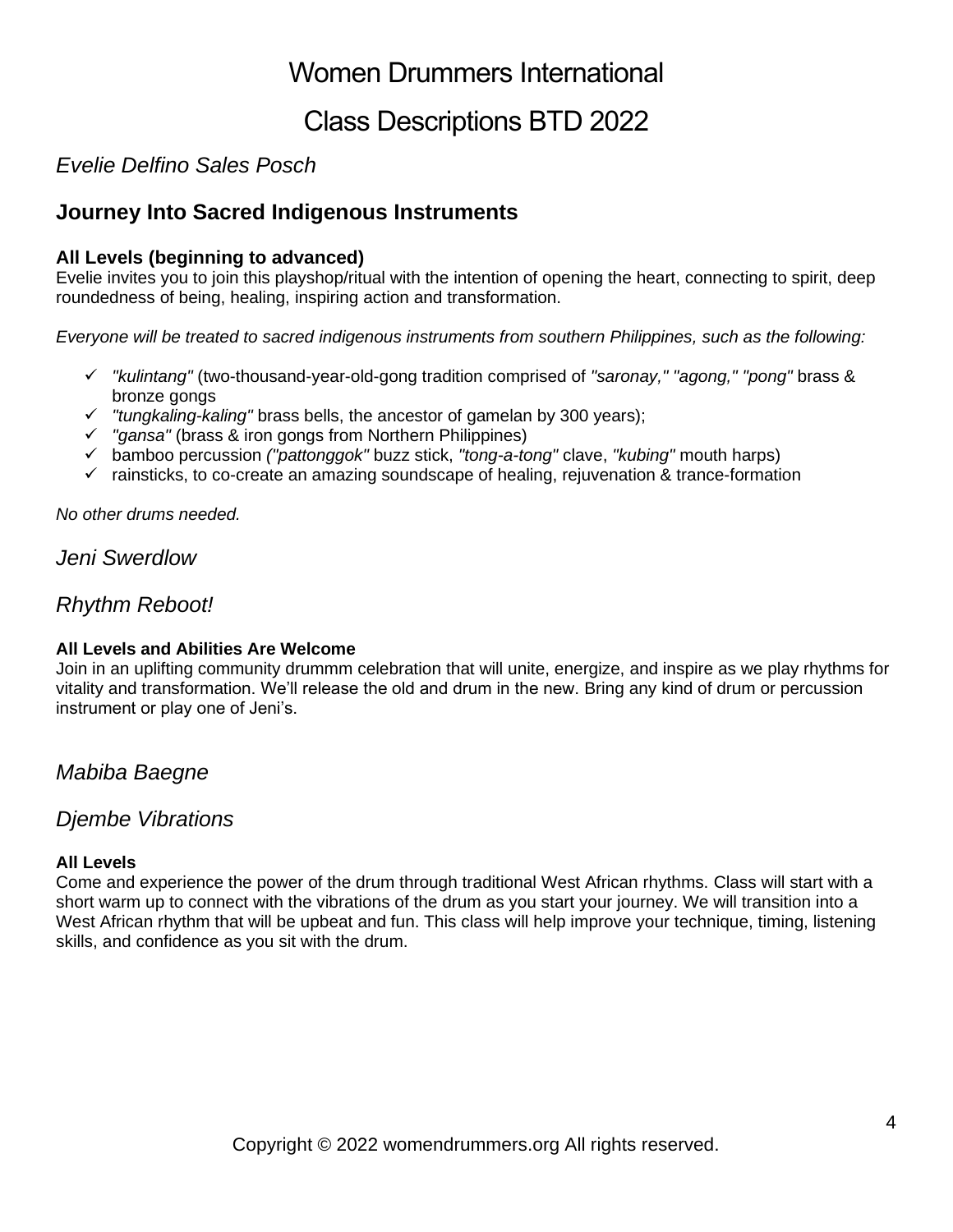# Class Descriptions BTD 2022

### *Mar Stevens*

## *Dunun (Bass Drums) from Guinea*

#### **All Levels**

Those drums are the heart of the Malinke rhythm: the bass drum are made from hallowed tree trunks cut to a cylindrical shape and covered with cowhide at both end: the musician strikes the drum with a wooden stick on one hand, while the other hand simultaneously holds a metal stick that is used to strike an iron bell attached to the drum. The Dunun comes in three different sizes. The names of the drums are: Kenkeni, the smallest and the keeper of the time; Sangban, the middle one is the heart; Dununba gives power and heat to the rhythm as well adding great rhythmic dimension; the bells bring another tonality and fill the space between the beats. In some regions they play one or two. Only in Kurussa and Kankan region, they play all three Dununs and bells.

*Bring your djembe, djuns, congas, hand percussion, etc. There will be extra djembes available on a first come, first served basis.*

*Regina Wells Rashida Oji*

### *Embodied Movement*

#### **All Levels**

Warm, stretch and prep for whole-self drum, dance, song and healing. Connect to places inside you that drum, dance, sing and heal with effortless passion, physical ease and presence. Learn and create simple moves that lubricate joints, renew muscular elasticity, reduce strain and invite Goddess presence to pour through you with unhindered joy.

*Wear soft, loose clothes. Bring a mat, towel or blanket. Make brief notes if you like.*

### *Sena Kugbega*

#### **All Levels**

Drums, Dance, Songs and Culture **f**rom Ghana**.** This class will include basic drum rhythms and songs from Ghana with some history of what they are used for. We will also learn the dance that goes with the dance. This is an opportunity to put the drum, dance and song together.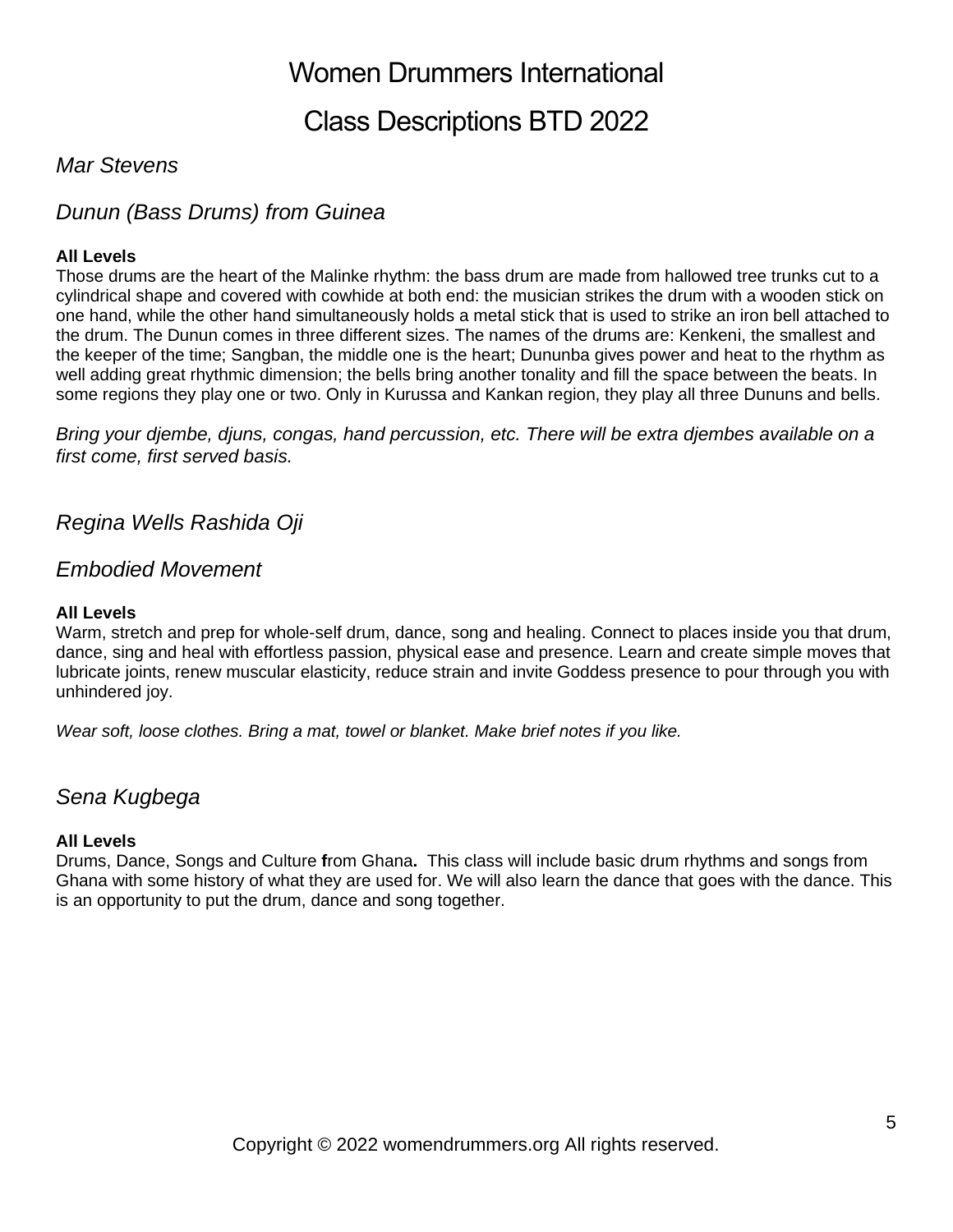# Class Descriptions BTD 2022

## *Sheree Seretse*

## *Welcome to the World of Zimbabwean Marimba Music*

### **All Levels**

The ensemble of instruments is comprised of sopranos, tenors, baritones and bass marimbas. The class will include an introduction and cultural perspective. The workshop will not use written notation. It will draw upon your listening and visual skills. The music is made of short repetitive melodies and rhythms which interact to create polyphonic and polyrhythmic sounds and melodies. If you can hone into those skills and use your hands you can play the marimba. Come make a joyful sound with this infectious music. Each session will focus on a different song.

*Sue Kaye (Suki)*

*From Congo to Cuba And…..*

#### **All Levels**

We will come together and play drum songs with a fusion of styles, from Congo to Cuba and…..Most of all we'll get our groove on jamming and having a funky good time!

## *Susu Pampanin & Amina Goodyear*

## *Middle Eastern Percussion and Rhythms*

### **Basics** (Middle Eastern drumming):

Great class for new players and players looking to review technique to make clear sounds on the drum (dumbek, darbuka, Egyptian tabla), frame drum, riq, and finger cymbals. We will go slow and do drills and introduce a few of the most important rhythms found in Middle Eastern music. Bring instruments of your choice. We will provide finger cymbals for all and a few drums.

### **Intermediate** (Middle Eastern drumming)

Great class for experienced players ready to take their technique to the next level. We will learn/review the most commonly used rhythms needed to jam, play for dancers, or play in a band (Middle Eastern or fusion).

We will cover basic technique at a fast pace (slaps included), learn to add accents, finger rolls, and short rolls to spice up and enhance your rhythms, jams, and solos. We will do speed building exercises and lots of technique and rhythm drills. Any rhythm request will be accommodated! Bring instrument of your choice. Finger cymbals and a few drums available for class.